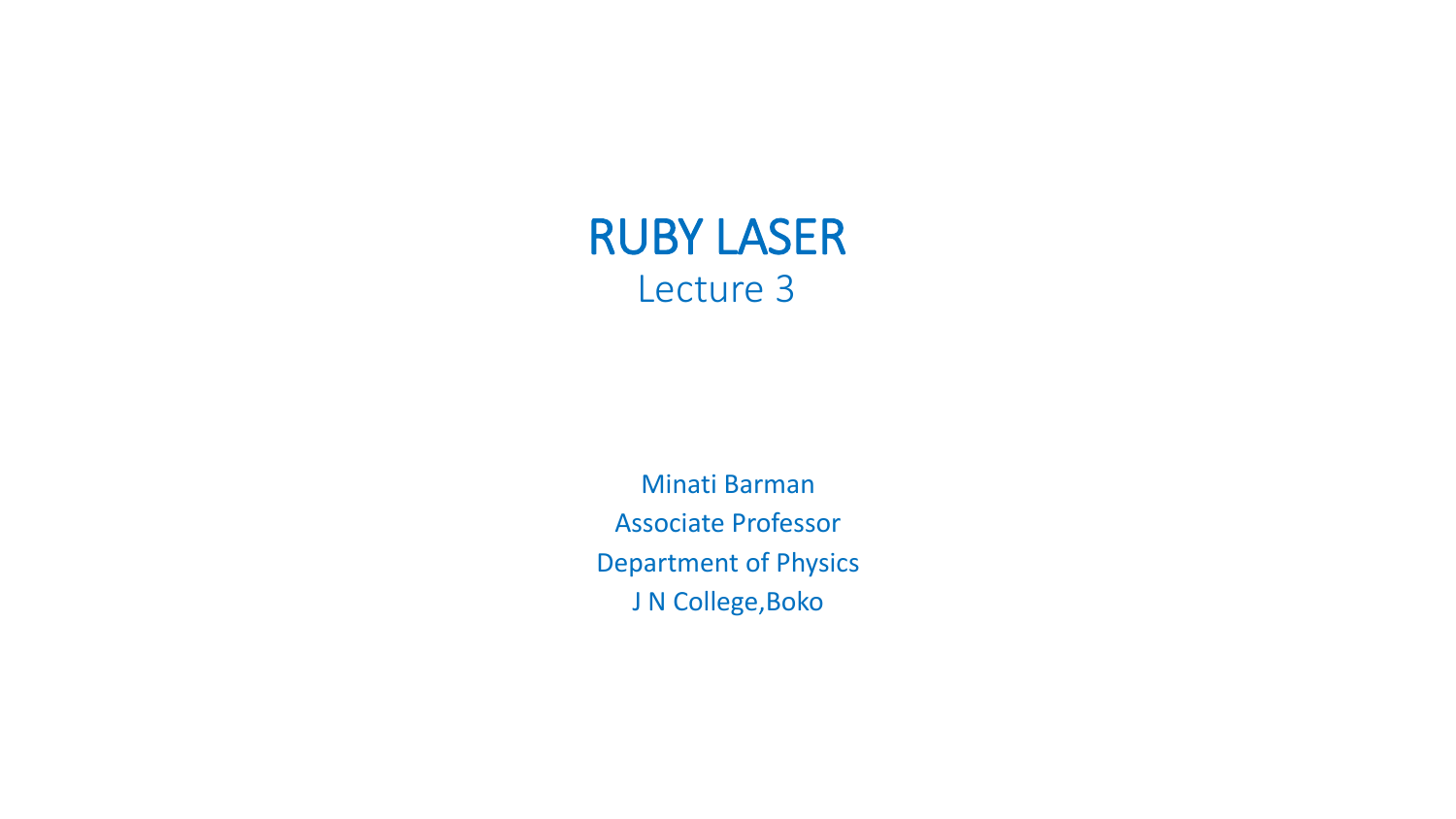## RUBY LASER

A ruby laser is a solid-state laser. This is the first successful laser developed by Maiman in 1960. The active material in the Ruby is chromium ion and so energy level of chromium Ions takes part in the lasing action. Ruby laser produces visible light of deep red colour of wavelength 694.3 nm.

Construction of ruby laser: A ruby laser consists of three important elements (i) laser medium (ii) the pumping source and (iii) the optical resonator.

i. Laser medium or gain medium in ruby laser: In a ruby laser, a single crystal of ruby  $(AI_2O_3)$  doped with small  $(0.05%)$  percentage of  $Cr<sub>2</sub>O<sub>3</sub>$  acts as host material.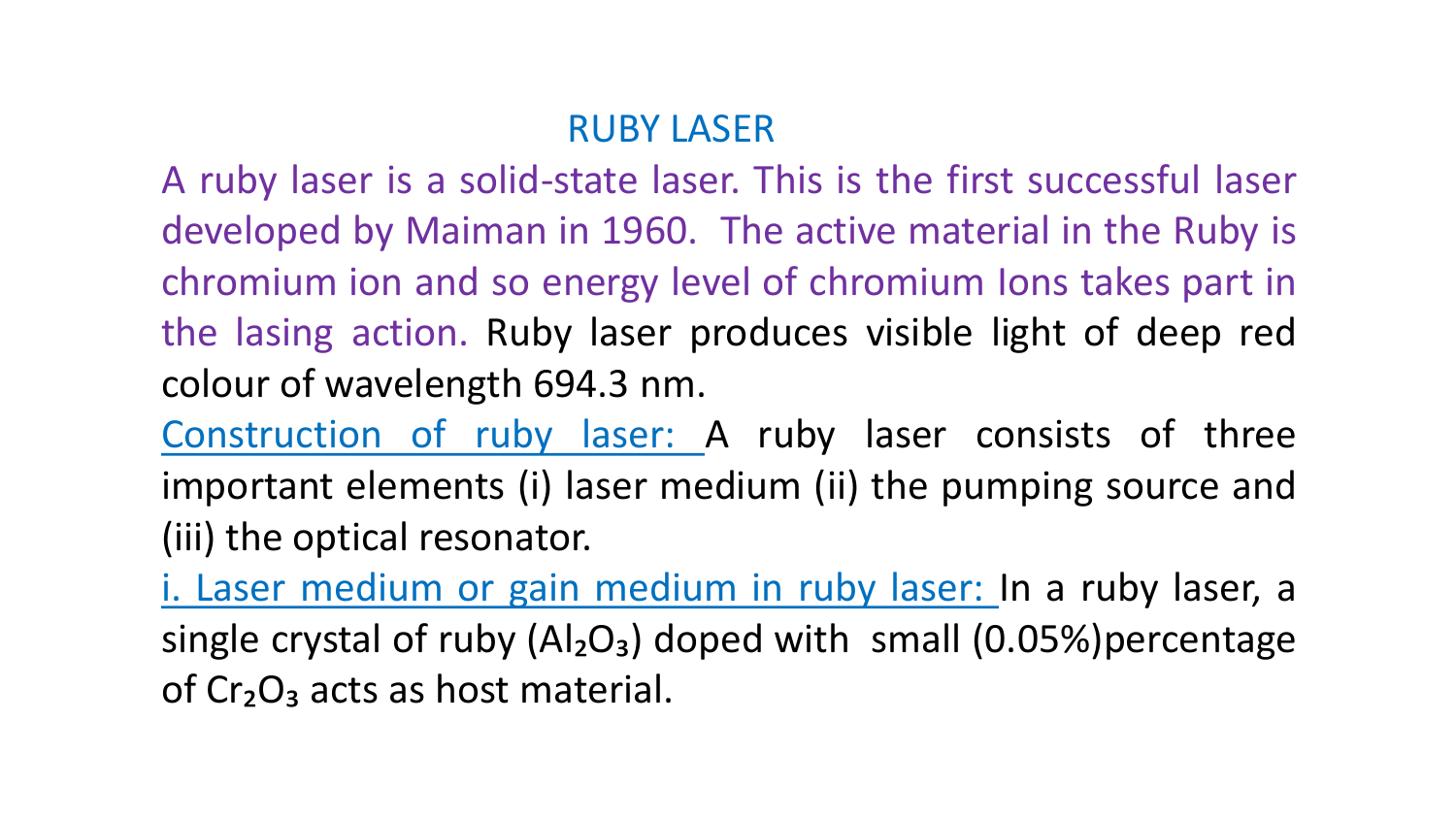## ii. Pump **source or energy source in ruby laser:**

The pump source in a ruby laser provides energy to the laser medium.

In a ruby laser, we use flashtube as the energy source or pumping source. The flash of the tube lasts several milliseconds. During this period of time, the tube absorbs energy amounting to Several thousand joules and most of the energy is spent on heating the Apparatus.

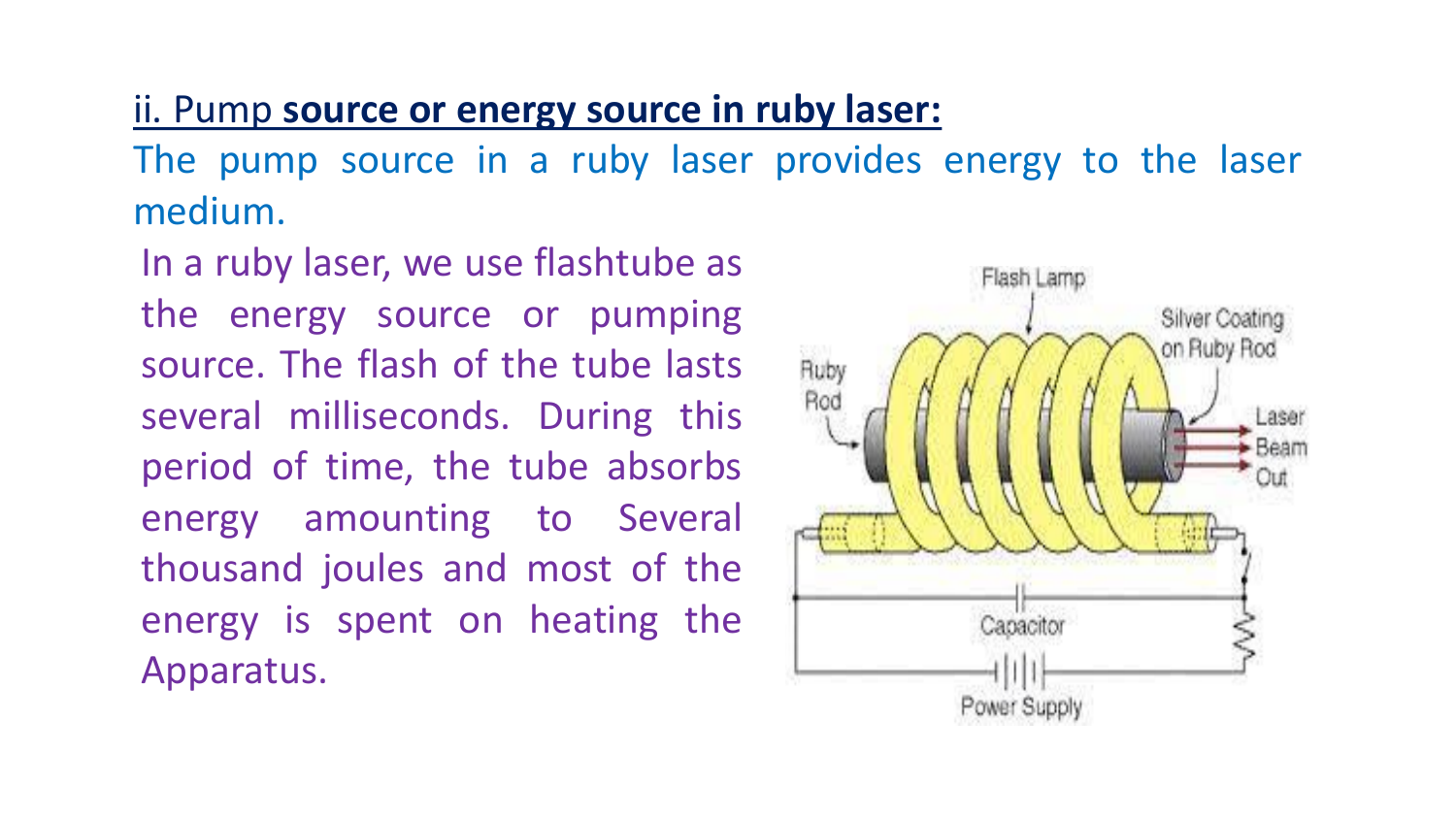This heat produced is removed by liquid nitrogen circulating around the Ruby rod.

The remaining part of the energy in the form of blue and green radiation is absorbed by the Ruby.

This energy ensures the excitation of chromium Ion from the ground state to the excited energy state for achieving population inversion.

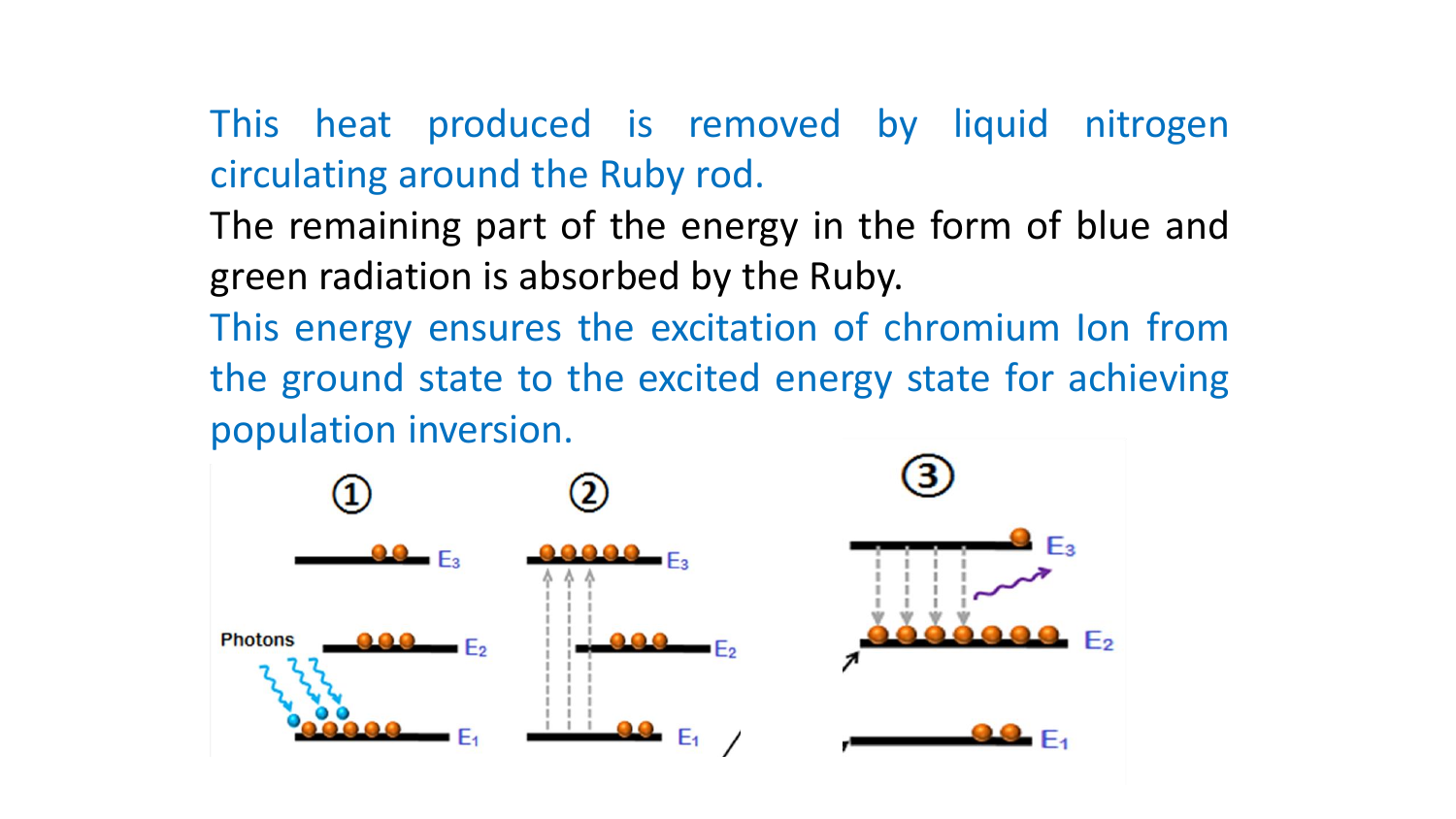**iii. Optical resonator:** The two ends of the cylindrical ruby rod are flat and parallel. The ruby rod is placed in between two mirrors having optical coating. At one end of the rod, the mirror is fully silvered whereas, at another end the mirror is partially silvered. The fully silvered mirror will completely reflect the light whereas the

- partially silvered mirror will reflect most part of the light but allows a portion of light to pass out as output laser light.
- The optical pumping result when incident photons of wavelength 5500Å raise the chromium Ion from ground state E1 to higher excited state E3.

These ions interact with the crystal lattice and decay to metastable state E2 by non radiating transition where they can stay for a longer period (3 x 10<sup>-3</sup>sec) producing population inversion.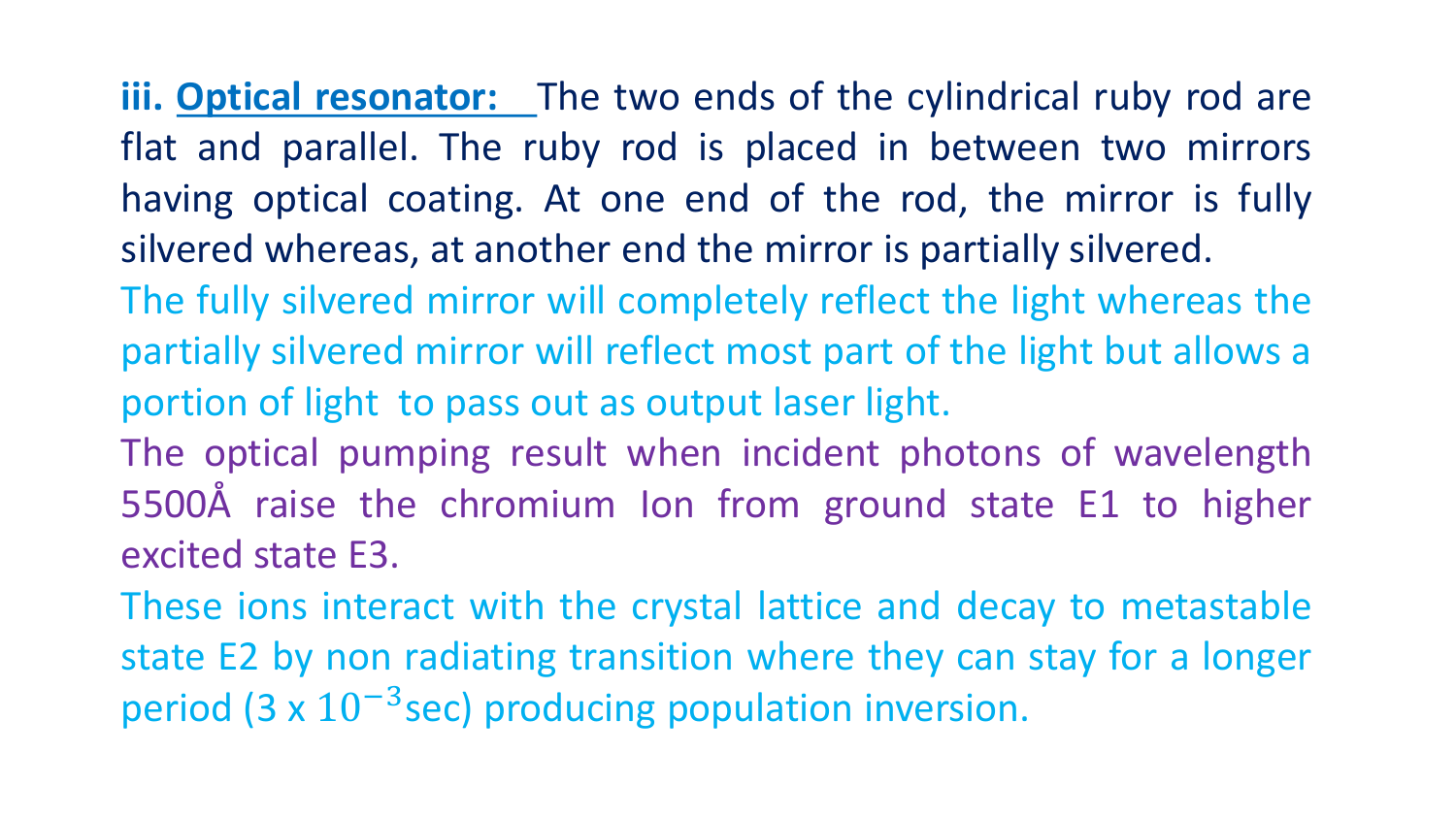## Working of ruby laser:

The ruby laser is a three level solid-state laser. In this laser, optical pumping is done by a helical xenon flash lamp which provides energy to the atoms to raise electrons from lower energy level to the higher energy levels.

Consider the laser medium consisting of three energy levels E1, E2, E3 with N number of electrons such that  $E1 < E2 < E3$ . The energy level E1 is known as ground energy state, the energy level E2 is metastable state and the energy level E3 is known as excited state.

Initially most of the electrons are in the lower energy state (E1) and only a few number of electrons are in the excited states.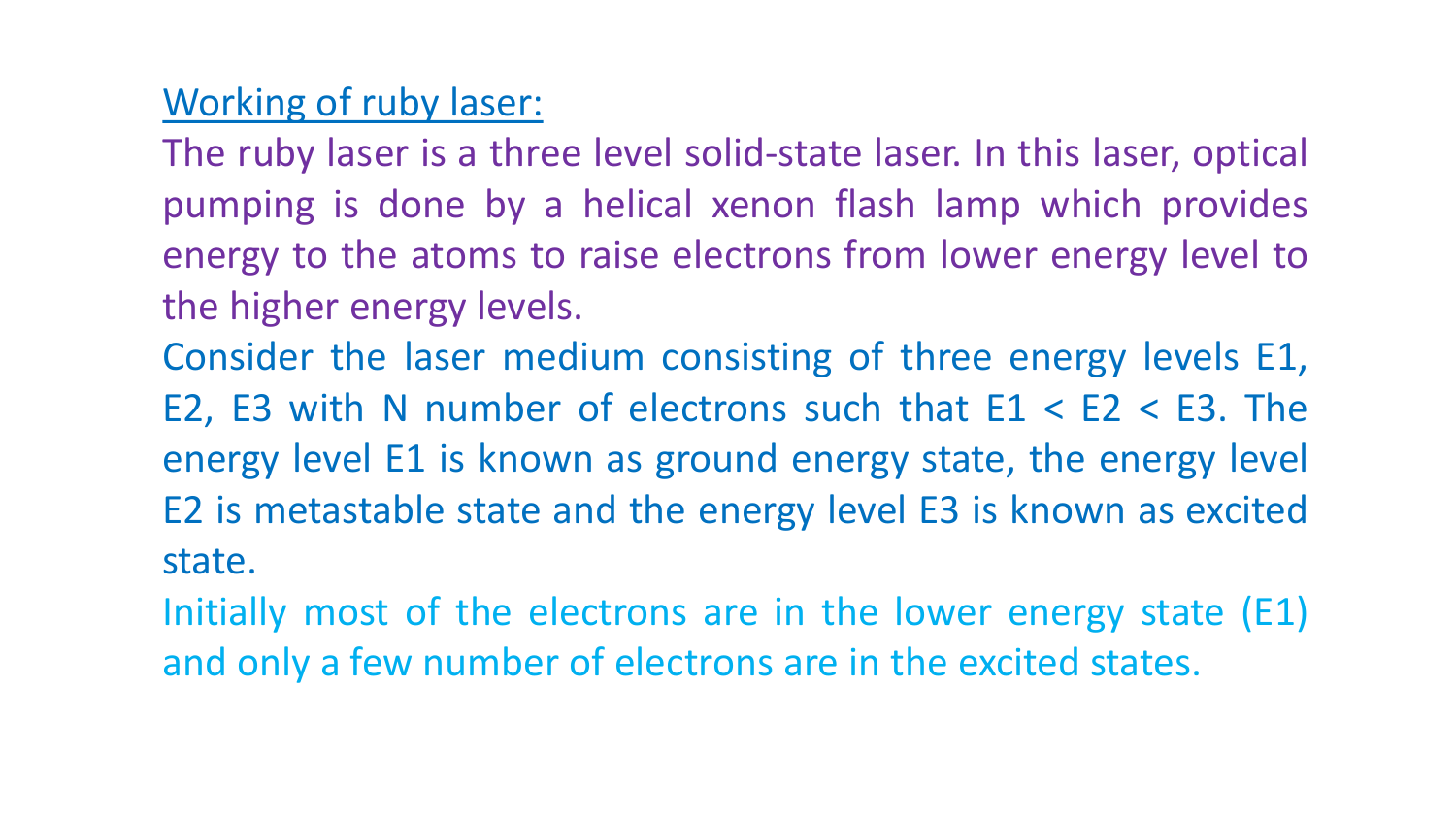When light energy is supplied to the laser medium (ruby) with the flash lamp, the electrons in the lower energy state  $E_1$  gains enough energy and jumps into the excited state (E3).

The excited electrons in the state E3 can not stay for a longer period of time and come back to the lower state within ~10<sup>-8</sup>sec. The excited electrons come down to the metastable state E2 by non radiating transition then they can stay there about  $3 \times 10^{-3}$  sec which is much greater than the lifetime of pumping state E3.

As a result of this the number of electrons in the metastable state E2 increase and hence population inversion is achieved.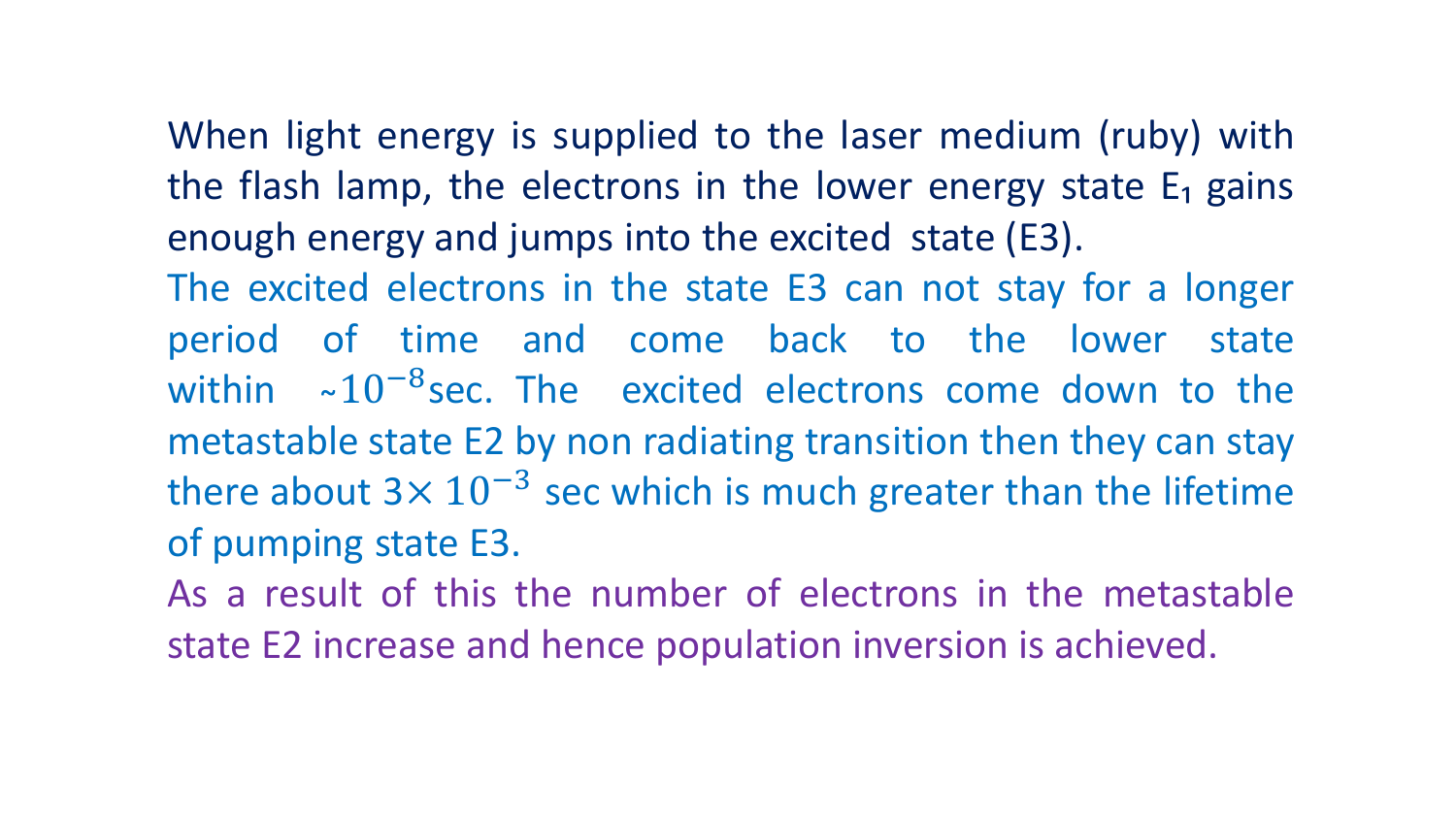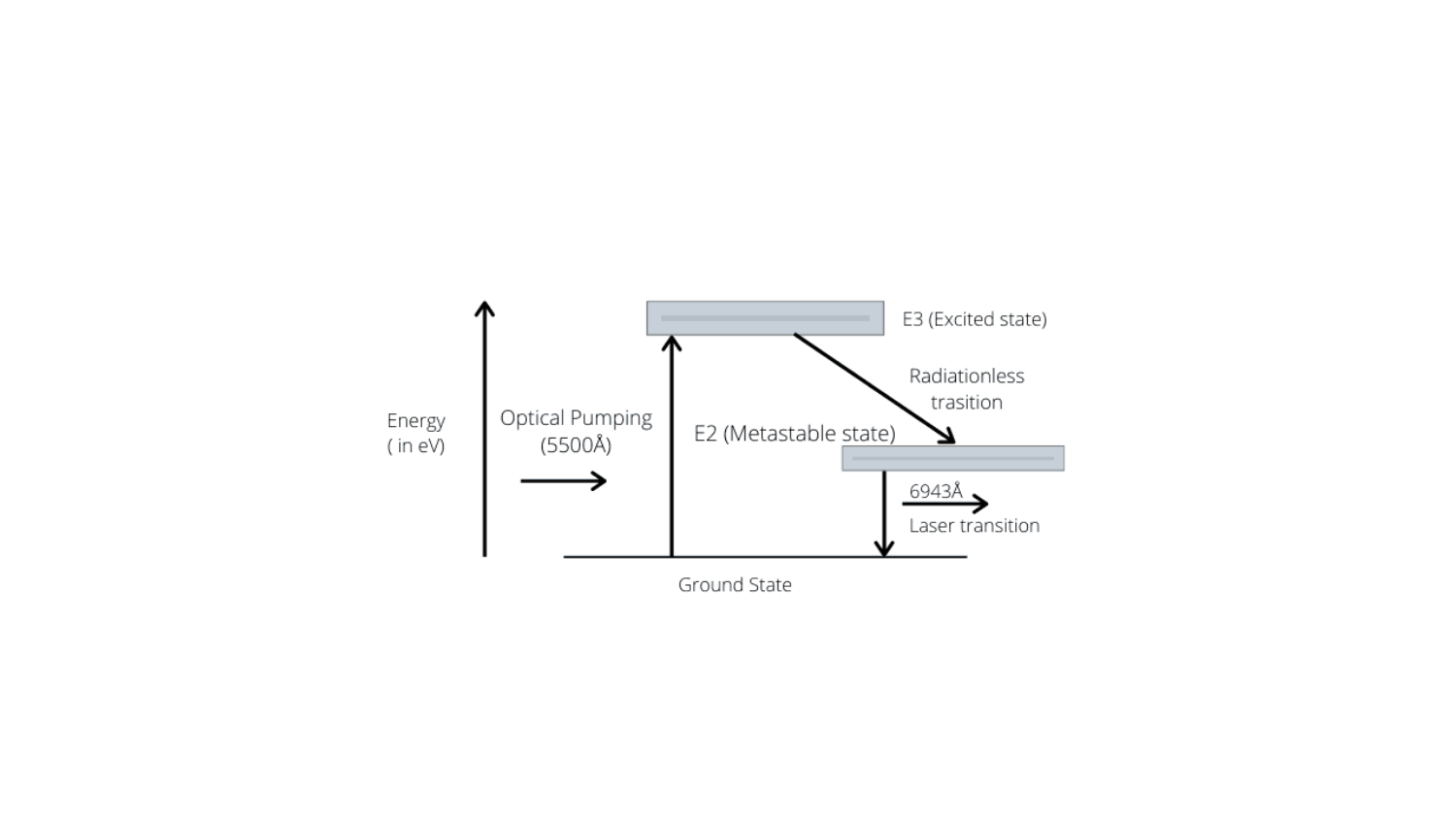Since the state of population inversion is not a stable one, hence one or two electrons come down to ground state spontaneously. During this transition, a photon is emitted which induces stimulated emission.

This Photon Travels through the Ruby rod in a direction parallel to the axis of the rod and reflects back and forth (or to and fro) by the reflecting ends of the optical resonator until it Stimulates an excited chromium ion.

Stimulated excited chromium Ion emits a photon exactly in same phase with the stimulating photon.